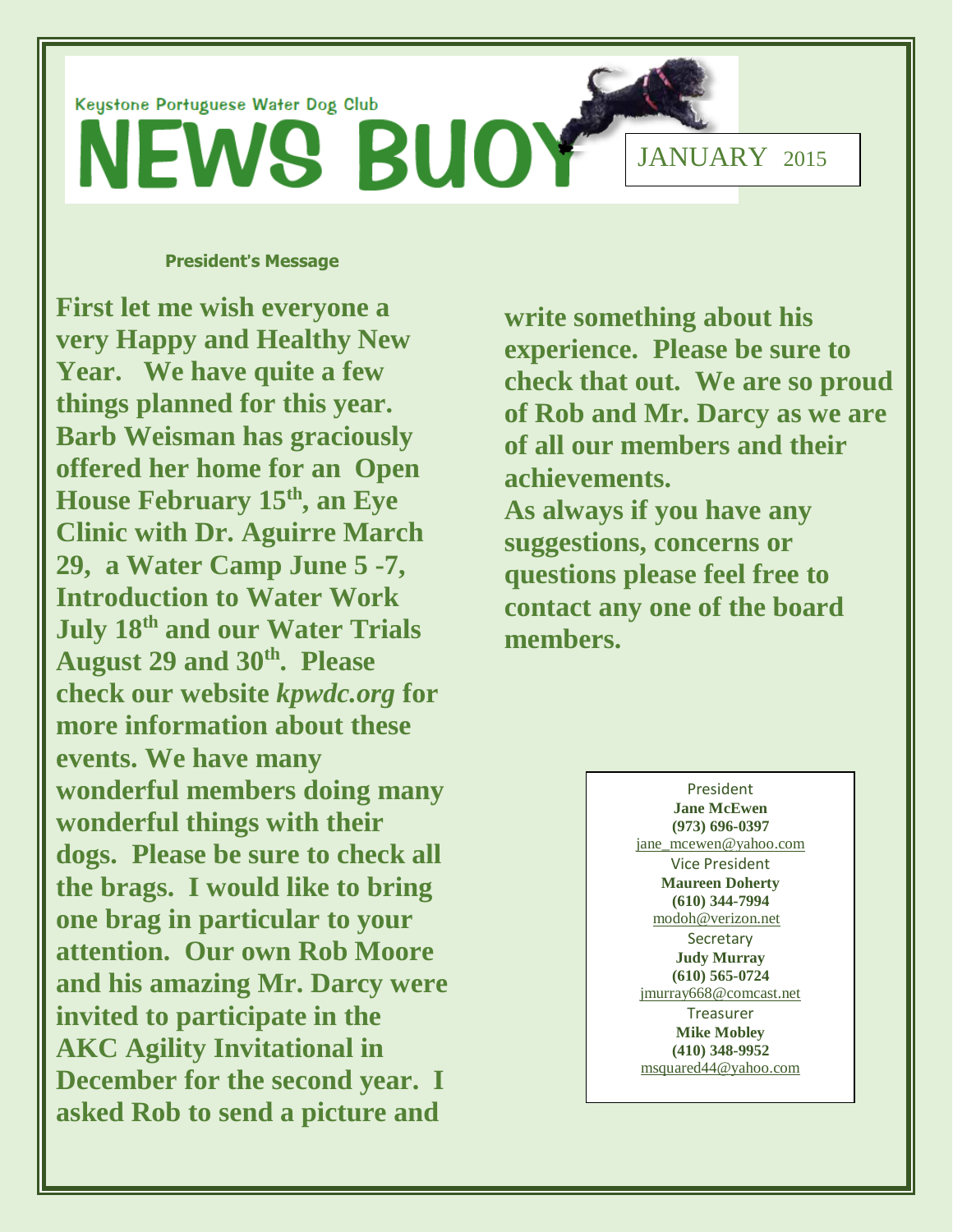# Rob Moore and Mr. Darcy Go to the Agility Invitational!

**It was a real thrill to make the finals at the Invitational! Looking at last year's times, even if we'd been clean we MIGHT have qualified last (10th), or not at all. This year we qualified 4th! So if you are thinking you don't have a shot at such a thing, think again. By the same token, don't make any assumptions.**

**At the Invitational, the first four rounds are all about being clean. I never lost sight of that this year. In fact I spent a lot of effort over the past year learning to run conservatively, shaping Darcy's turns, helping him slow down when needed, etc., all to increase the likelihood of running clean. At the Invitational we weren't even quite the fastest PWD. After Saturday's Round 1 all five PWDs were clean and within two seconds of each other—pretty amazing, it was a great group! Although we were the top PWD after that round, we only beat ZaQ by .006 second, thanks to our running A Frame. I could see that ZaQ and Darcy would be going head-to-head all weekend.**

**Then in Round 2 there were no A Frames to help us and ZaQ beat us by about a half second. That left us in second place (for PWDs) at the end of the day. This was a very unusual place for us to be—for the last couple of years Darcy and I have been the fastest PWD team at the trials we go to. I was a nervous wreck Saturday** 

**night and didn't sleep well at all. To top it off, at 6am Sunday I got a migraine more nerves I suppose.**

**At this point I knew that Round 3 would also have no A Frames and I also knew ZaQ and Dave were a little faster than us. So I needed a break. One advantage I had was experience and I think it paid off. Turns out, the toughest, most technical course of the weekend was Round 3. I knew I had to handle it very carefully to stay clean, not worrying about speed. Since we ran after Dave and ZaQ, I also knew that they had made an error so staying clean would get us back in the lead. I was a total bundle of exposed nerves when we ran. But we ran clean! Back in first place!**

**So for Round 4, that just left two PWD teams in the running for finals—Sandy and Pepin, me and Darcy—and both teams had a legit shot at finals. Team Pepin & Sandy ran before us and unfortunately made an error, leaving just us. Once again I was as nervous as I've been in years (at one point on the course I pointed Darcy to the A Frame and shouted "weave!" at him, then just decided to shut up and let him do his work), but we went out and had a nice, fast, under-control, clean run. That got us into the finals!**

**The finals were comparatively relaxed. I was still keyed up of course, but not nearly to the degree I was for Rounds 3 and 4. Hey, we were already in the finals.**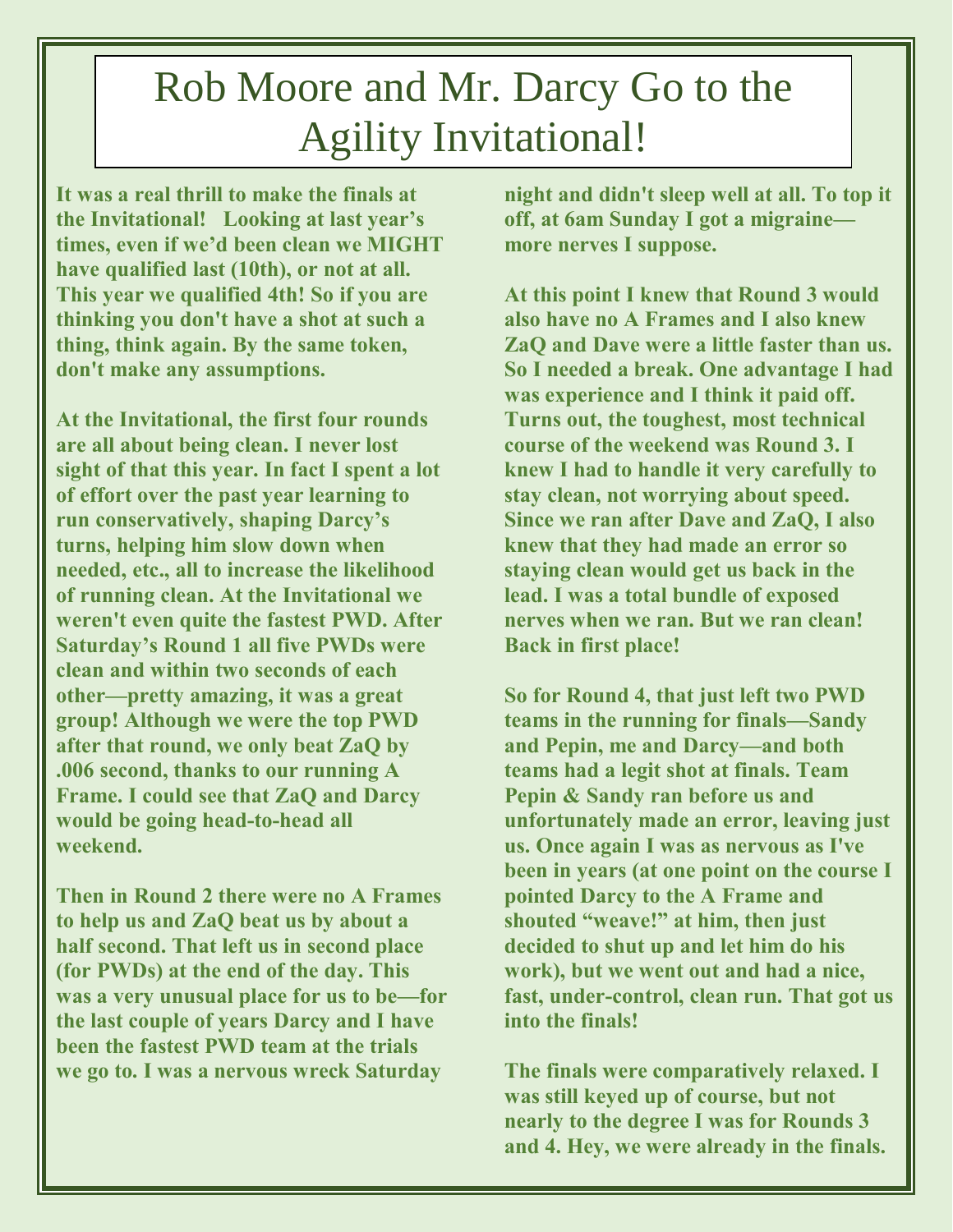**We just went out and ran our best. The biggest deal was having such a large crowd all watching US! I'll never forget those finals.**

**We spent much of the time at the trial hanging with all the Team PWD folks—a really nice, fun, supportive group of people! It was great competing with and against one another, encouraging each other, even though we all wanted to be the fastest. Makes me wish we could all trial together more often.**

**From last year's experience, we learned about what Darcy needs during this kind of travel. Consequently we were never out of site of him—no dinners out—and no long stretches in the crate at the convention center. If there was a long break between runs, we went back to the hotel.**

**Another thing we did differently this year was our prep in the last couple of months leading up to the Invitational. Last year we continued trialing almost every weekend, at all AKC trials. This year we trialed a little less, and most of it was at USDAA trials. USDAA courses range from a little more challenging than AKC courses to a LOT more challenging. Between that and our advanced classes, the Invitational courses seemed comparatively easy. Great prep!**

**It goes without saying, but I'll say it anyway, that we've had great instruction. And then there's the most important one of all—Mr. Darcy of Pennberlee! He's the best PWD around! (At least I think so!) Fortunately he loves working and loves agility! He will do it no matter the weather, the surface, time of day, or what** 

**I ask of him. He doesn't hold it against or lose enthusiasm when I'm grumpy with him. He's always eager to go and would do it for no treats. (He won't turn them down though.) I'm incredibly lucky to have him!**

**Oh, one last thing. We had really good timing to come up with one of those rare perfect weekends**



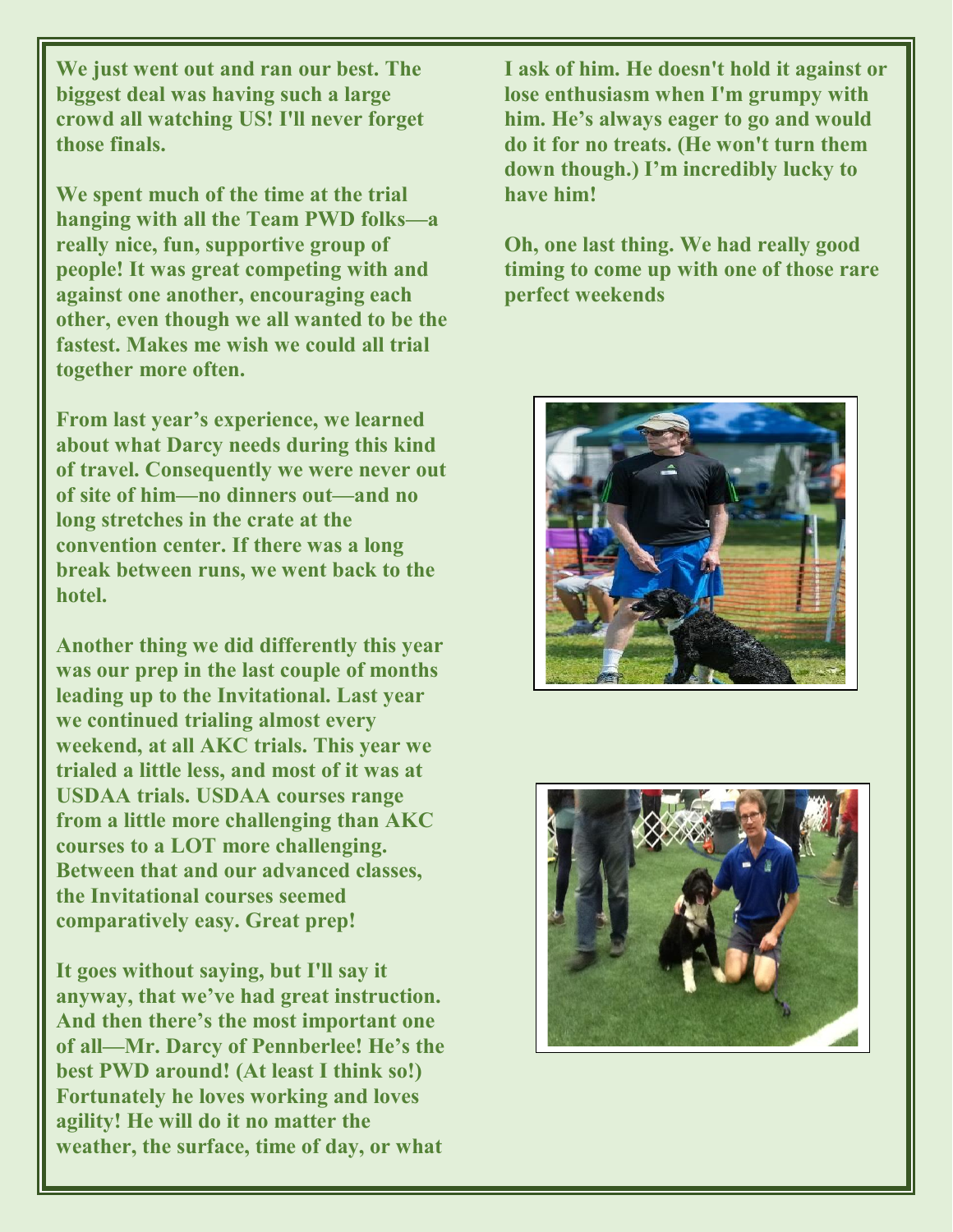

#### **KEYSTONE PORTUGUESE WATER DOG CLUB**

**ANNUAL EYE CLINIC** with Dr. Gustavo Aguitre SUNDAY, March 29, 2015

LOCATION: French Creek Veterinary Hospital 1424 Ridge Road (Route 23), Pottstown, PA 19465

\$31.00 for the 1 $\mathrm{^{st}}$  dog COST: \$29.00 for each additional dog

**DIRECTIONS:** 

FROM EAST & WEST - PA Turnpike to Exit 23 (Downingtown) Route 100 North approximately 10 miles to Route 23 left on Route 23 West, 1.3 miles to French Creek Veterinary Hospital on left.

FROM NORTH & SOUTH - take Route 100, to Route 23 west, go 1.3 miles to French Creek Vet Hospital on your left

FOR INFORMATION & TO SCHEDULE AN APPOINTMENT, CALL: Mary Guziak<sub>A</sub> (610) 373-4333 or e-mail: meguziak@comcast.net Problems on the day of Clinic call 610-850-2159

> DON'T FORGET TO BRING YOUR DOG'S AKC NUMBER AND TATTOO OR MICROCHIP NUMBER FOR CERF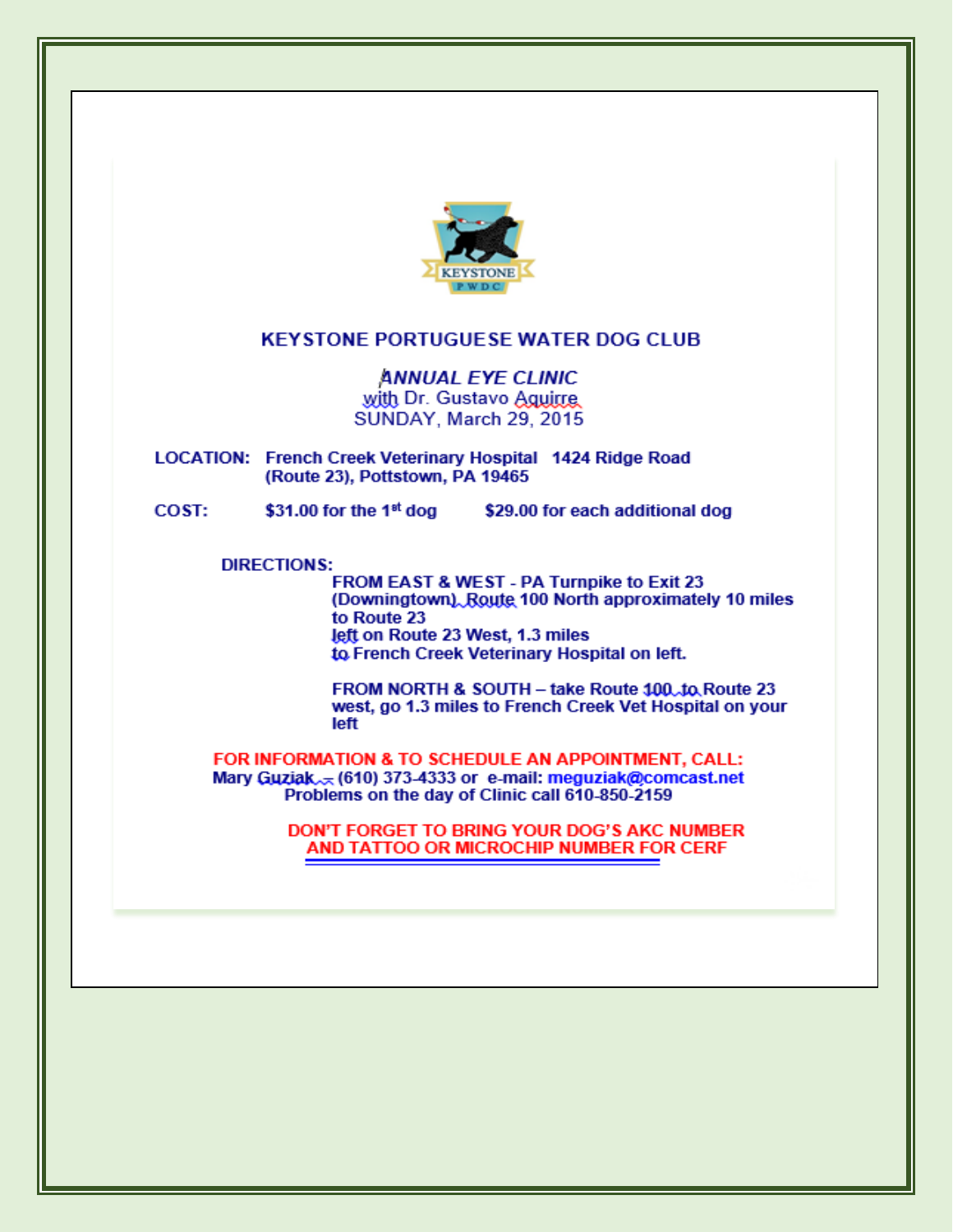#### **Delaware** 2/14/15 **Newark, DE**

Wilmington Kennel Club Training Building, 2035 Sunset Lake Rd., Newark, DE

Eyes (Bowersox) OFA

Contact: Kim Petri, 302-738‐4406 or zephyrweim@aol.com; webpage bit.ly/1DSGgVz

Pre-registration is required; deadline 2/2/15

### **MARYLAND:**

2/1/15 **Monkton, MD**

Mt. Carmel Animal Hospital, 16904 York Rd., Monkton, MD 21111

Eyes (Bromberg) \$40.00 Chesapeake Golden Retriever Club

Contact: Linda Billings, [kisamore1@gmail.com](mailto:kisamore1@gmail.com)

### **NEW JERSEY:**

2/1/15 **Blairstown, NJ**

Blairstown Animal Hospital, 29 Cedar Lake Rd., Blairstown, NJ 07825-9641 Heart (Sammarco) auscultation

Eyes (Ringle) Jersey Skylands Labrador Retriever CluB

Contact: Donna Forte, brookberry@embarqmail.com or 973-729-6211

Pre-registration is required; deadline 1/24/15

2/15/15 **Hillsborough, NJ**

Belle Mead Animal Hospital, 872 U.S. Hwy. 206, Hillsborough, NJ 08844

Eyes (Holmberg) CERF/ECR \$35.00 Doberman Pinscher Club of the Tappan Zee Contact: Kim Somjen, ksomjen@yahoo.com; webpage [www.dpctz.com/DPCTZ\\_2015\\_Health\\_Fair.pd](http://www.dpctz.com/DPCTZ_2015_Health_Fair.pd) fFrom 9 AM to 5 PM

### Here are some Additional Eye Clinics in our Area

#### **PENNSYLVANIA:**

1/4/15 **Lancaster, PA**

Dog Sense Learning Center, 809 New Holland Pike, Lancaster, PA 17601

Eyes (Low) \$35.00

Mason-Dixon Bernese Mountain Dog Club

Contact: Christine Vlassis, cmvlassi@lghealth.org or 717-293-0901

Pre-registration is required for reservations.

From 9:00am to 2:00pm

1/4/15 **Richboro, PA**

2015 Richboro Veterinary Hospital, 1096 Second St. Pike, Richboro, PA

Eyes (Koch) \$38.00

Lenape Golden Retriever Club

Contact: Leslie Adams, 215-538-2425 or boblesadams@verizon.net; Bonnie Rubin, 215-364-2425 or bonnie.rubin@comcast.net

Pre-registration is required

1/24/15 & 1/25/15 **Allentown, PA**

Agricultural Hall, 302 N. 17th Street, Allentown, PA 18104 Eyes (Aquirre) CERF \$37.00

Lehigh Valley Kennel Club

Contact: Fran Jarvis from 1 PM to 8 PM, 610-867-7796

Pre-registration is required for reservations.

From 9:00am to 5:00pm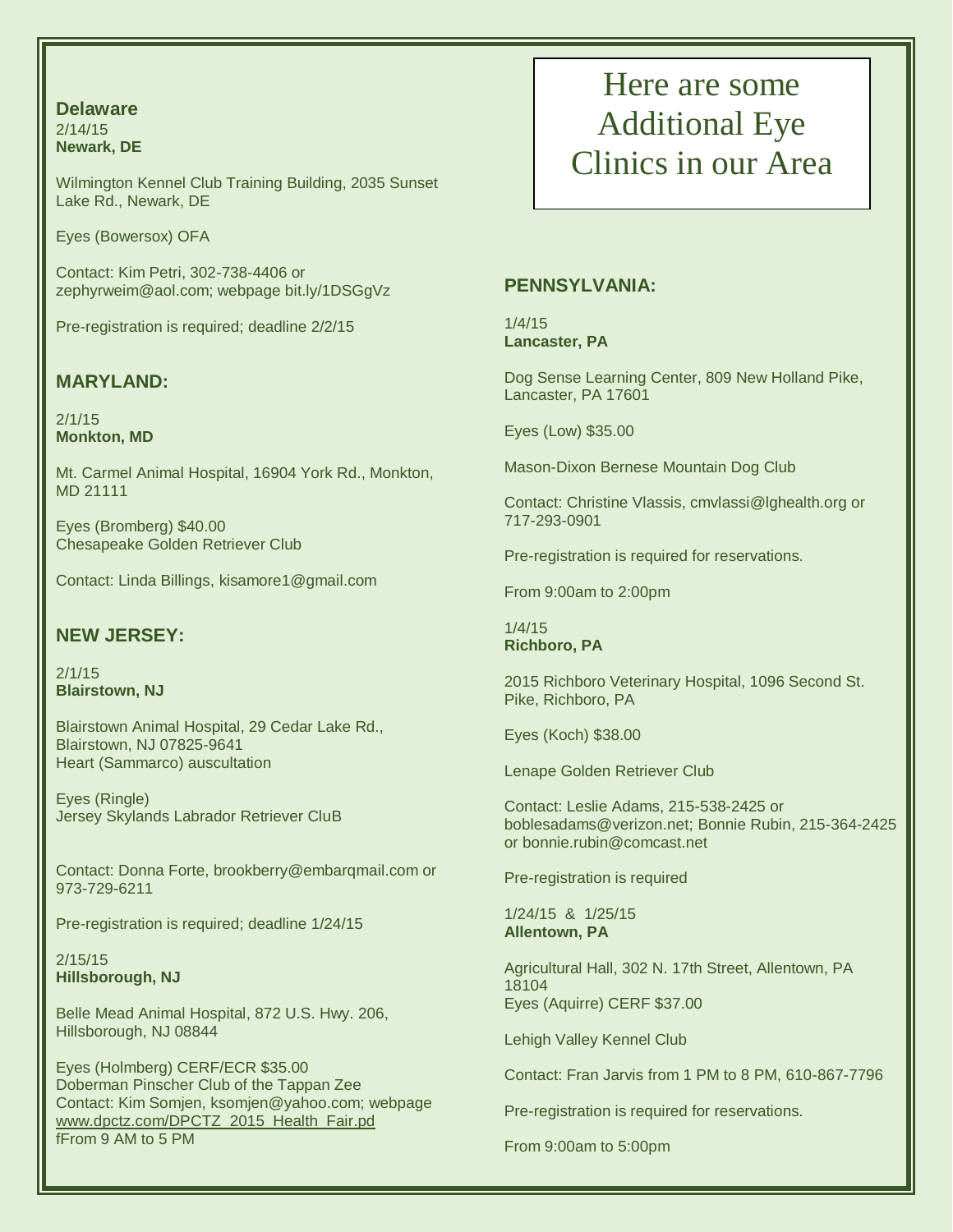## Land Work Seminar

Keystone is pleased to be offering a two day land work seminar with Erica Etchason. Erica is a Canine Water Sports judge and has competed in both Canine Water Sports and Newfoundland trials. The workshop will be held at The Academy of Dog Training and Agility in Newark, DE on March 7 and 8, 2015. The workshop will be two days and the cost is \$175.00 for both days. There will be twelve working spots available. The deadline for registration is February 6, 2015 and reservations will be taken on a first come, first served basis. For more information, contact Judy Murray at [jmurray668@comcast.net](mailto:jmurray668@comcast.net) or 610-565-0724. A flyer will be emailed to the membership shortly.

KPWDC Supported Entry Saturday May 9<sup>th</sup> In conjunction with Chester Valley KC Ludwigs Corner Horse Show grounds, Glenmoore, PA

> Sweeps judge is CJ Favre Reg judge is John Roland

Start thinking about that special item to donate for the auction.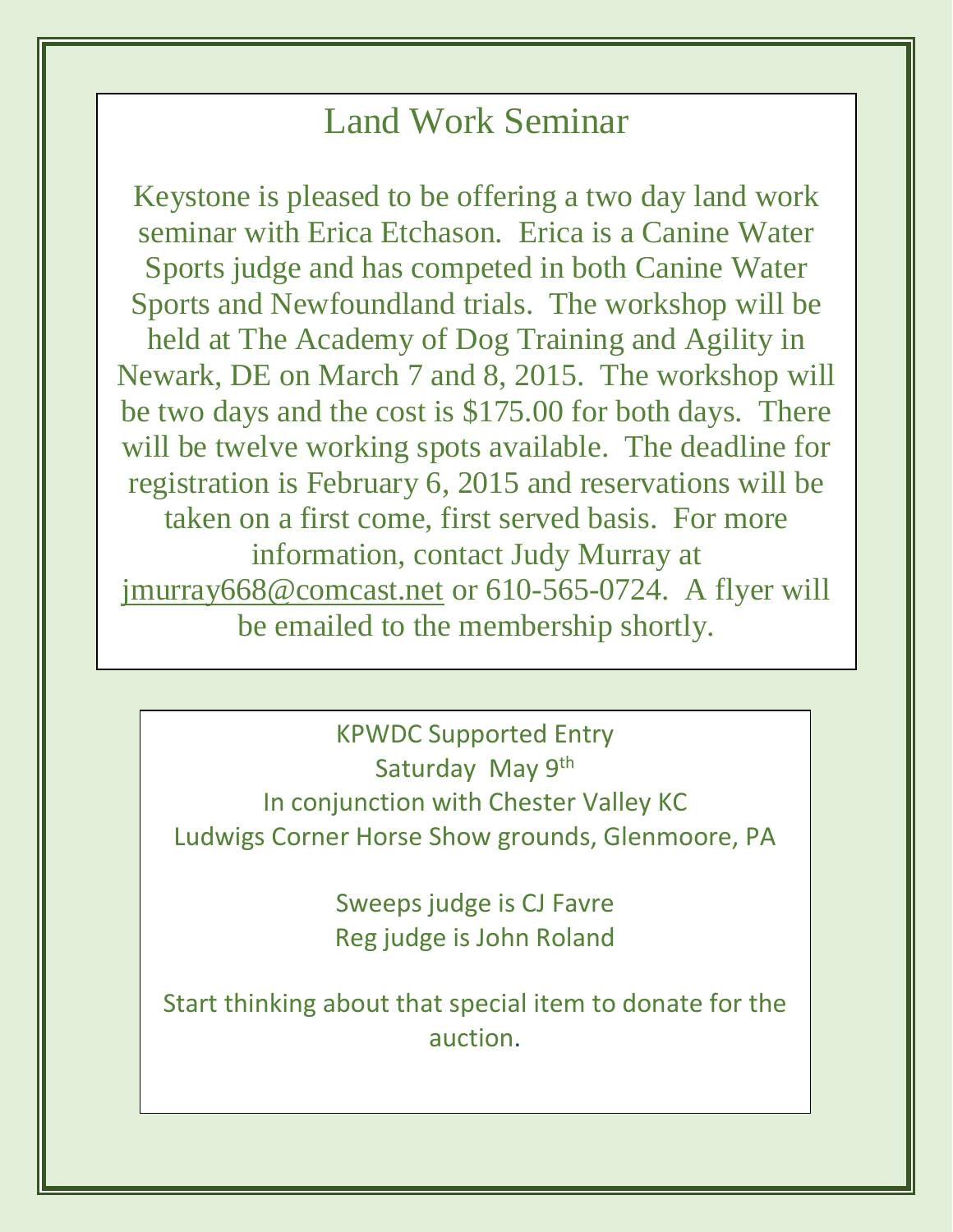# What are our Four Legged Friends up to Now????

Sizzle (Windruff's Splashpoint, NA, AWD, WWD, CGC) made her debut in agility at the National and earned her first leg in Novice Standard with a first place finish. In October, at the Talbot Kennel Club agility trial, she qualified with two more legs to earn her Novice Standard title. She also qualified with two JWW legs plus an Open Standard leg. The following weekend, she took a 3 point major, owner handled by Jenny at the Misspillion Show in November, and went on to take Group 2 in the Owner Handler Group. She is owned and dearly loved by Mike & Jenny Mobley and bred by and co-owned with Carol Mattingley and Ann Bowley

**H**annah (Windruff's Jump On Board, NA, AWD, WWD, CWD, CGC) earned two legs at the National and completed her Novice Standard agility title with a clean run and first place. In October, at the Talbot Kennel Club agility trial, she earned two legs toward her Novice JWW agility title. She is owned and adored by Mike &

Jenny Mobley, co-owned with Carol Mattingley and bred by Carol Mattingley and Ann Bowley.

John, Carol and I were honored to have Decker, Gold GCH NorthStar's Hit The

Deck Running RA, NA, OAJ, OF, CGC compete at the National Specialty in the Top 20 Event for the 2013 breed rankings in September. Decker finished his year in the show ring in November in Maryland with a Best of Opposite at the Talbot KC and a Best of Breed at Salisbury KC. He then went on to earn his AKC Agility Open Jumpers title with a first place qualifying score. He also qualified for the Multiple Achievement Certificate Level One with the PWDCA. Decker finished 2014 ranked 2nd overall in number of Lifetime Grand Championship points in Portuguese Water Dog He is owned and adored by Susan and John Soviero, bred by Carol Iraggi.

Announcing our newest AKC CH Paragon-Hytide's Artistic Impression, Boden, on October 2 ,2014, at 10 months of age! Boden is owned and loved by Dave and Carol Wichterman.

Announcing our newest AKC GCH Paragon-Hytide's Objet d'Art, Olivia, on November 16, 2014, at 11 months of age!! Olivia is owned and loved by Sarah Wooten and Dave and Carol Wichterman.

GCH Hytide-Paragon's Something To Talk About, Julia, Award of Merit at the PWD National Speciality in September 2014. Julia is owned and loved by Sarah Wooten.